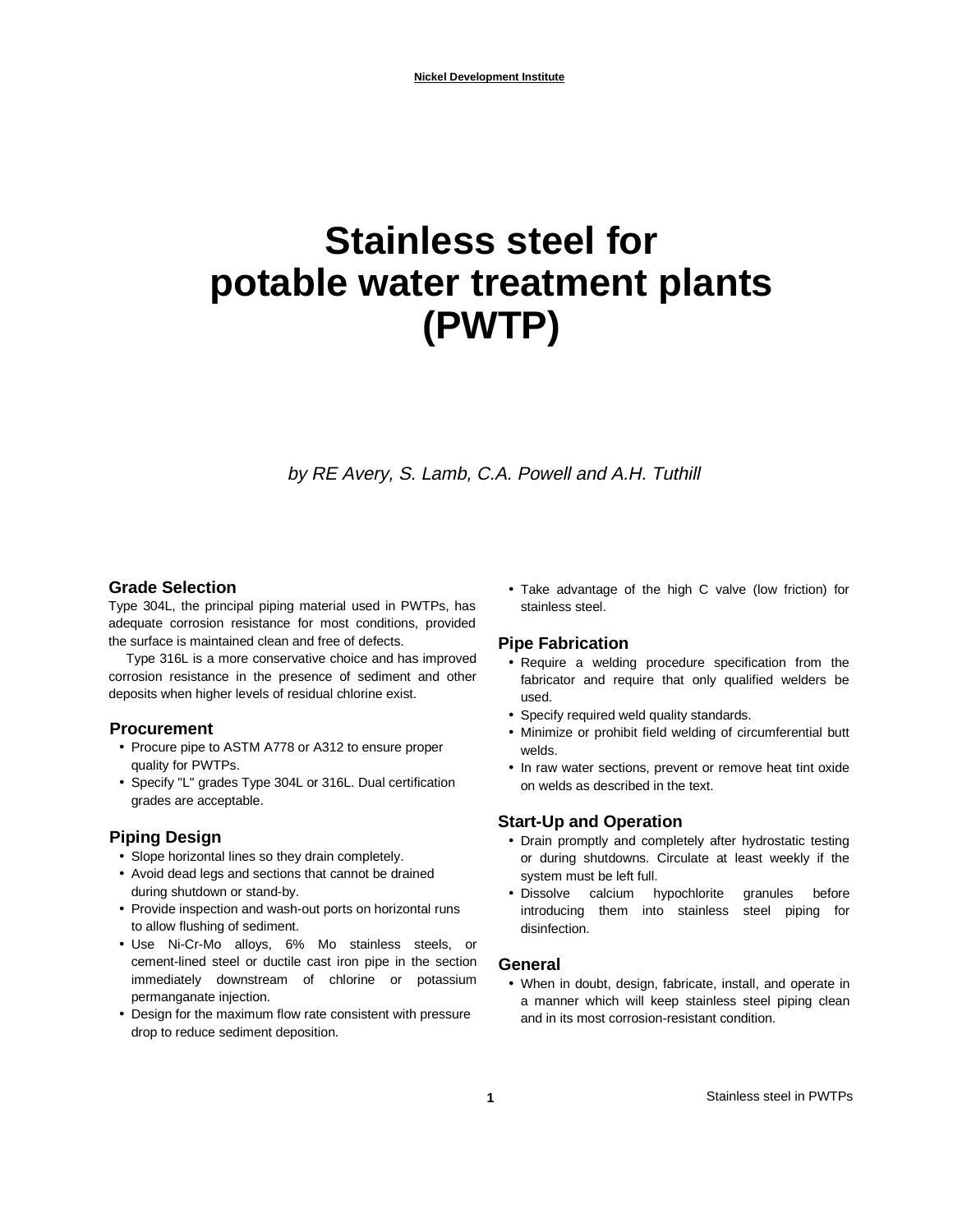# **Introduction**

Types 304L and 316L welded stainless steel piping has been successfully used in over 100 PWTPs and related potable water applications in North America. Table I shows the common name, the UNS number, the British, German, Swedish, and EURONORM designations, with nominal compositions for the wrought alloys. The principal reason to use stainless steels is its outstanding resistance to contaminate potable water with metal ions. Stainless steel has been used since 1965 for the large, central-control, gravity filter in water treatment plants with good performance in over 75 installations.<sup>(1)</sup> Figure 1 illustrates two typical central-control units. Types 304 and 316 have been used with equal success in the fabrication of non welded components such as pump shafts and valve stems.

Stainless steels have given excellent performance in transporting potable water from Middle East desalination plants, potable water distribution systems in Tokyo, Korea, and New York City, and in over 100 North American domestic potable water treatment plants. Figure 2 illustrates a New York City pumping station gallery of laterals in the distribution hub serving potable water for Manhattan. The excellent performance offered by stainless steel depends on factors different from those that influence the performance of ductile cast iron (DCI), galvanized or coated steel, or copper alloys in potable waters. The few failures that have occurred are due to unfamiliarity with factors that affect the performance of stainless steels, as these factors are quite different from those of the older, more familiar materials. This summary and guide is intended to assist design engineers and operators in avoiding the problems that have occurred in PWTPs by ensuring the conditions required to support the optimum performance of stainless steels in these applications are met.

# **Recommended Applications for Various Stainless Steel Types**

Types 304L or 316L are the standard grades of stainless steel used in potable water applications. Type 316L with

2-3% molybdenum is more resistant to pitting and crevice corrosion and is preferred over Type 304L for the more severe services. The low carbon "L" grades have a maximum of 0.03% carbon and should be used for welded fabrication rather than the regular grades which may contain up to 0.08% maximum carbon.

Where mechanical strength is important for design purposes, the slightly lower tensile and yield strengths of the "L" grades should be recognized. It is increasingly



**Figure 1** Stainless steel central-control columns for a PWTP.



Figure 2 A gallery of laterals in the New York City pumping station. The laterals are made from cast stainless steel with 48 in. diameter wrought butterfly valves.

| Table I Alloy Identification and Compositions (%) |            |                 |                |        |         |                         |      |      |                          |     |
|---------------------------------------------------|------------|-----------------|----------------|--------|---------|-------------------------|------|------|--------------------------|-----|
| Common                                            | <b>UNS</b> | <b>EURONORM</b> | <b>British</b> | German | Swedish | Nominal Composition (%) |      |      |                          |     |
| Name                                              | No.        | EN 10088        | BS*            | DIN*   | SS*     | С                       | Cr   | Ni   | Mo                       | Fe  |
| 304                                               | S30400     | 1.4301          | 304531         | 1.4301 | 2333    | 0.08                    | 18.0 | 10.0 | $\overline{\phantom{0}}$ | Bal |
| 304L                                              | S30403     | 1.4306          | 304511         | 1.4306 | 2352    | 0.03                    | 18.0 | 10.0 |                          | Bal |
| 316                                               | S31600     | 1.4401          | 316531         | 1.4401 | 2347    | 0.08                    | 17.0 | 12.0 | $2.0 - 3.0$              | Bal |
| 316L                                              | S31603     | 1.4404          | 316511         | 1.4404 | 2348    | 0.03                    | 17.0 | 12.0 | $2.0 - 3.0$              | Bal |
|                                                   |            |                 |                |        |         |                         |      |      |                          |     |

\*Have been superseded by EURONORM

Stainless steel in PWTPs **2**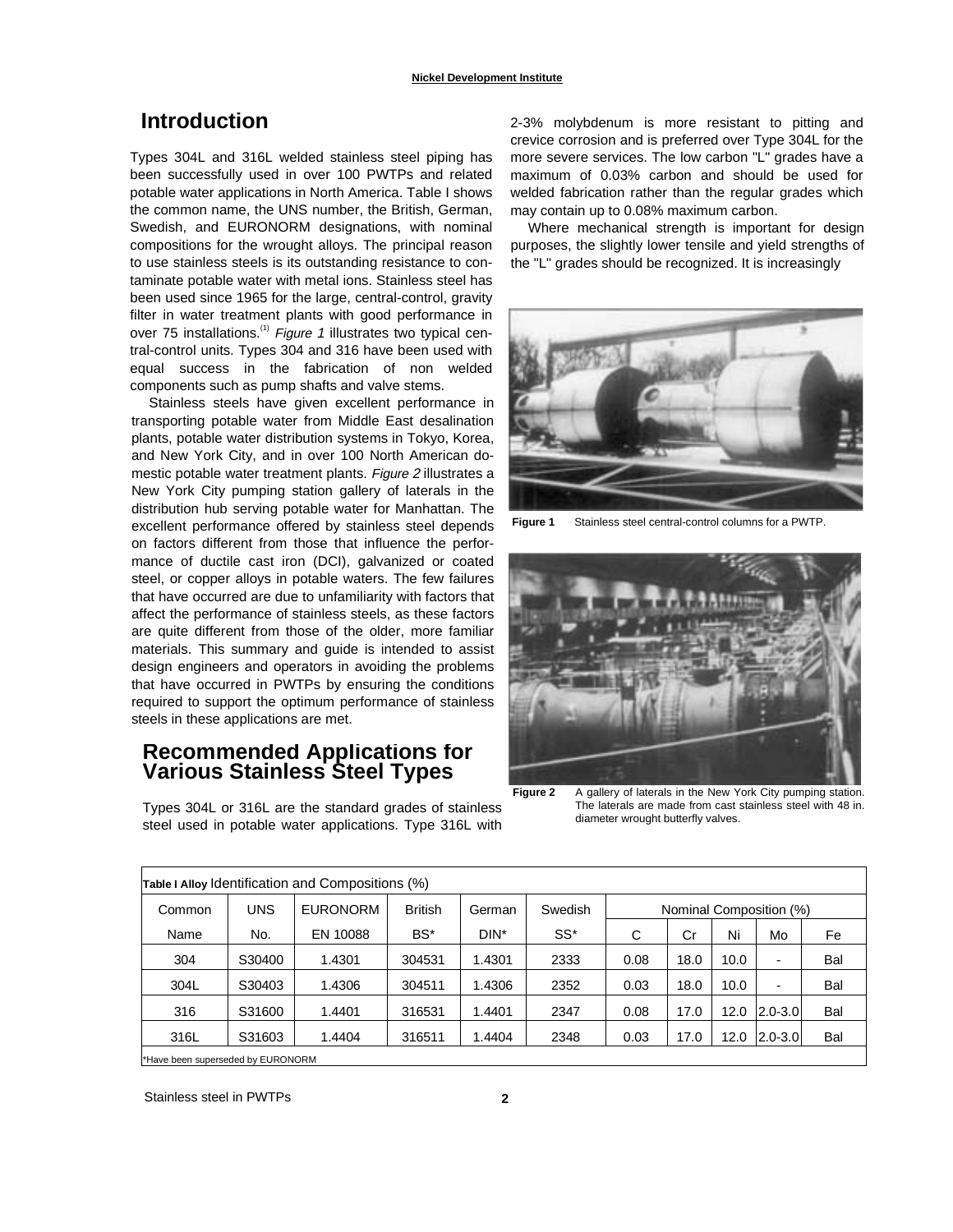| <b>Table II</b> Requirements for Typical Stainless Steel Pipe                                                 |                        |                                  |                   |  |  |  |
|---------------------------------------------------------------------------------------------------------------|------------------------|----------------------------------|-------------------|--|--|--|
| <b>Physical Characteristics,</b>                                                                              | <b>Specifications</b>  |                                  |                   |  |  |  |
| <b>Tests, and Processes</b>                                                                                   |                        |                                  |                   |  |  |  |
| Pipe Form                                                                                                     | A312 Welded & Seamless | A778 Welded                      | AWWA C220 (1)     |  |  |  |
|                                                                                                               |                        |                                  | Welded & Seamless |  |  |  |
| <b>Size</b>                                                                                                   | $1/4 - 30"$            | $3 - 48"$                        | 4" or Larger      |  |  |  |
| <b>Wall Thickness</b>                                                                                         | Sch. 5S - 80           | $0.062 - 0.5"$                   | (1)               |  |  |  |
| Solution Anneal                                                                                               | Required               | Not Required                     | (1)               |  |  |  |
| lMechanical Test                                                                                              | Tension & Face Bend    | Transverse Tension & Guided Bend | (1)               |  |  |  |
| <b>Hydrostatic Test</b>                                                                                       | Required               | Optional                         | (1)               |  |  |  |
| <b>Filler Metal Addition</b>                                                                                  | None Allowed           | Matching                         | (1)               |  |  |  |
| Surface Scale Removal                                                                                         | Required               | Required                         | (1)               |  |  |  |
| <b>Associated Fitting Specification</b>                                                                       | ASTM A403              | ASTM A774                        |                   |  |  |  |
| (1) AWWA C220 allows use of either ASTM A312 or A778. See the ASTM specification for particular requirements. |                        |                                  |                   |  |  |  |

common to encounter dual certified Type 304/304L and Type 316/316L stainless steel in warehouse stock. Dual certification means that it meets the 0.03% carbon maximum requirement for the "L" grades and also meets the higher mechanical properties of the regular grades.

# **Materials**

Pipe and fittings are usually specified to one of the material specifications in Table II. Important provisions of the piping specifications are summarized.

## **Corrosion Behavior of Stainless Steel in Potable Water**

Stainless steel performs best in clean, flowing water i.e., flow rates greater than 1.5 to 2 ft/s (0.5 to 0.6 m/s). In raw water, the suggested minimum design flow is 3 ft/s (1 m/s) to reduce sediment deposition.

High velocities and turbulence which limit the performance of materials such as ductile cast iron, carbon steel, and copper alloys are beneficial to the performance of stainless steel. Stainless steel offers excellent erosion/ corrosion

| Table III<br><b>Velocity/Flow for Potable Water Systems</b>                                                                      |  |
|----------------------------------------------------------------------------------------------------------------------------------|--|
| Velocity -Avoid stagnant conditions<br>Up to 100 ft/s (30 m/s) - OK                                                              |  |
| > 3 ft/s (1 m/s) preferred for raw water with<br>٠<br>sediment<br>1.5 to 2 ft/s (0.5 to 0.6 m/s) for finished water<br>$\bullet$ |  |
| Flow                                                                                                                             |  |
| Reduces opportunity for bacteria and slime to form<br>growth sites                                                               |  |
| Reduces the possibility for microbiologically<br>$\bullet$<br>influenced corrosion                                               |  |

resistance to handle turbulent flows. Reference conditions for potable water are shown in Table III.

Because of its very low corrosion rate, stainless steel does not require the corrosion allowances used for ductile cast iron and carbon steel. Corrosion, when it occurs, is usually localized in crevice areas. There are two types of crevices:

- Man-made, originating from design or construction
- Natural, occurring in crevices formed by sediment or deposits.

A typical and very damaging man-made crevice is that formed at the root of incomplete penetration welds. Weld root crevices can trap sediment and allow chlorides to concentrate to several times the concentration in the bulk water increasing the likelihood of under-deposit crevice corrosion. Procurement specifications should require full penetration welds with smooth ID contour. Other man-made crevices such as those at flange faces under gaskets, pressed fittings, and mechanical joints pose few problems in low chloride potable waters.

Naturally occurring crevices from sediment can be reduced by high flow rates. When design or operating conditions are such that deposits may occur, the best practice is to provide periodic flushing with a high pressure water stream. The design should provide the necessary flushing ports.

A black Fe-Mn deposit forms on the pipe wall when raw waters are treated for the removal of iron or manganese with oxidants such as chlorine or potassium permanganate. The Fe-Mn deposits are normally benign to Type 304L stainless steel, but have contributed to under-deposit crevice corrosion in the presence of heat tint oxide from welding. The removal of heat tint oxide is discussed in the paragraph entitled Fabrication of Piping Systems. Guidelines for the injection of chlorine are discussed in the paragraph entitled Effects of Oxidizers.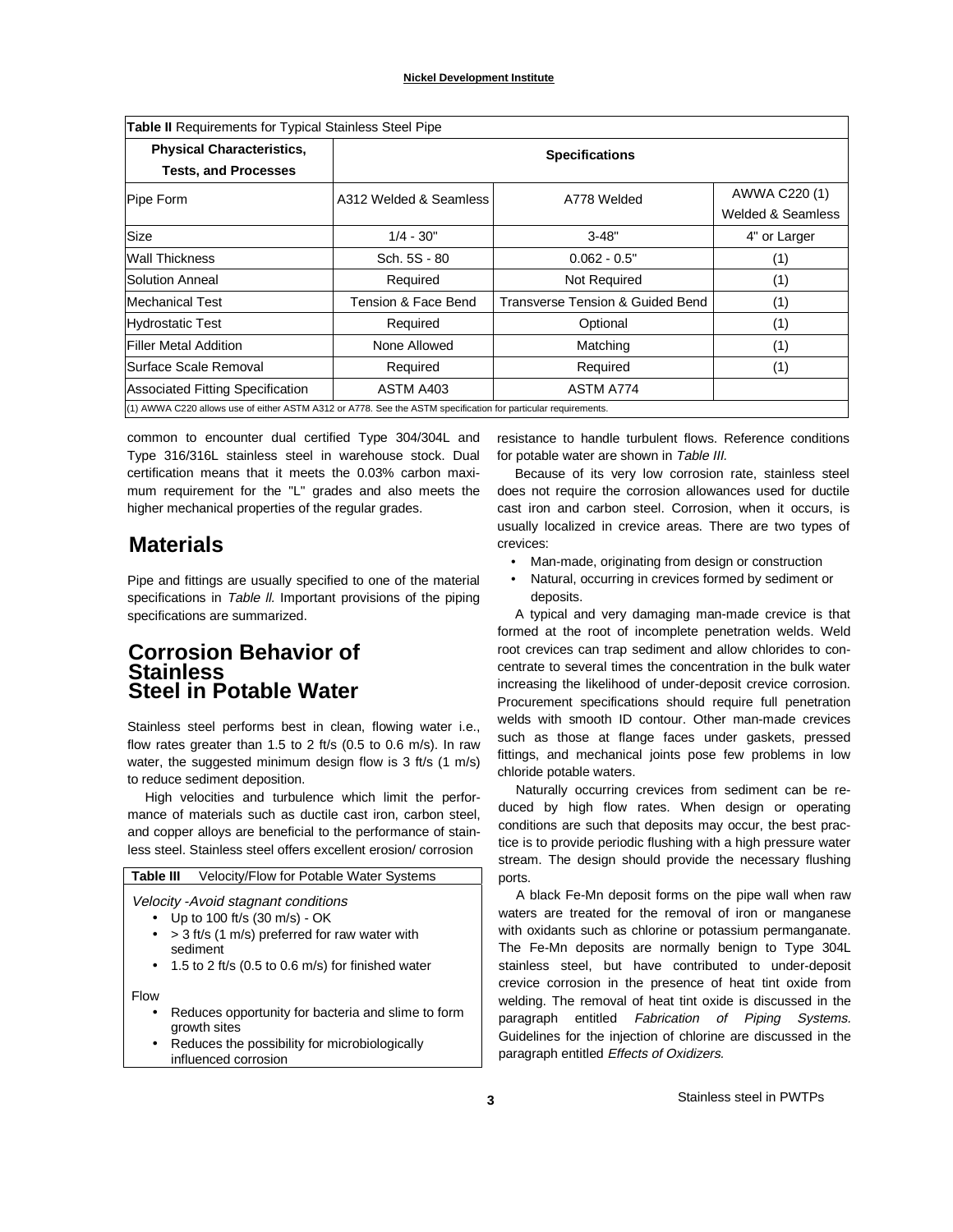#### **Nickel Development Institute**

#### **Effect of Chlorides**

The chloride level of the water is an important factor in determining the resistance of stainless steel to crevice corrosion. $^{(2)}$  The chloride level can be readily measured and used by engineers as a first indicator for the likelihood of crevice corrosion. Beware that there are other important interacting factors that may have a major role, such as the presence of strong oxidants, crevice geometry, and pH.

Laboratory trials supported by service experience suggest that for the majority of natural, raw, and potable water with pH in the range 6.5 to 8:

- Crevice corrosion of 304/304L is rare below about 200 mg/l of chlorides
- Crevice corrosion of 316/316L is rare below about 1000 mg/l of chlorides.

A much more conservative approach, as may be required when other conditions are particularly unfavorable, is to use 304/304L when chlorides are below about 50 mg/l and 316/316L when chlorides are below about 250 mg/l.

When the chloride level is over 1000 mg/l, a higher molybdenum or duplex stainless steel may be required, and it is advisable to consult an expert.

Waters in PWTPs normally contain oxygen. In fully de-aerated waters, much higher chloride levels can be tolerated. Stainless steels are generally resistant to crevice corrosion in totally de-aerated waters, including sea water which contains about 18,000 mg/l chlorides.

#### **Effect of Oxidizers**

Chlorine, ozone and potassium permanganate are common oxidizers used in PWTPs for various purposes.(3) Figure 3 shows 36 inch diameter, 30 ft. high, stainless steel mixing towers that are typically used for both chlorine and ozone mixing. In this installation, chlorine concentration is maintained below 4 mg/l and, typically, at 2 mg/l. Oxidant additions, up to some limiting concentration, can be beneficial to stainless steel in preventing microbiologically influenced corrosion (MIC). The effect of chlorine on the corrosion of stainless

steel is shown in Table IV. The data were gathered from corrosion test spools that were exposed in four locations.



**Figure 3** Typical stainless steel chlorine/ozone mixing towers

| <b>Table IV</b> Effect of Chlorine on Corrosion of Stainless Steel |                                   |                   |                   |                   |  |  |  |
|--------------------------------------------------------------------|-----------------------------------|-------------------|-------------------|-------------------|--|--|--|
| <b>Chlorine Residual</b>                                           | Maximum Depth of Attack mils (mm) |                   |                   |                   |  |  |  |
|                                                                    | Type 304                          |                   | <b>Type 316</b>   |                   |  |  |  |
| mg/l                                                               | <b>Base Plate</b>                 | <b>Crevice</b>    | <b>Base Plate</b> | <b>Crevice</b>    |  |  |  |
| $0^{(1)}$                                                          | U                                 | 0                 | U                 | 0                 |  |  |  |
| $0.8 - 1$ . <sup>(1)</sup>                                         | 0                                 | 0                 | 0                 | 0                 |  |  |  |
| $2.0^{(1)}$                                                        | 0                                 | 0                 | 0                 | 0                 |  |  |  |
| $3 - 5^{(2)}$                                                      | $<$ 1 (0.03)                      | $4-14(0.1 - 0.4)$ | 0                 | $1-5(0.03 - 0.1)$ |  |  |  |
| (1) Water contained 23 mg/l of chlorides                           |                                   |                   |                   |                   |  |  |  |
| (2) Water contained 790 mg/l of chlorides                          |                                   |                   |                   |                   |  |  |  |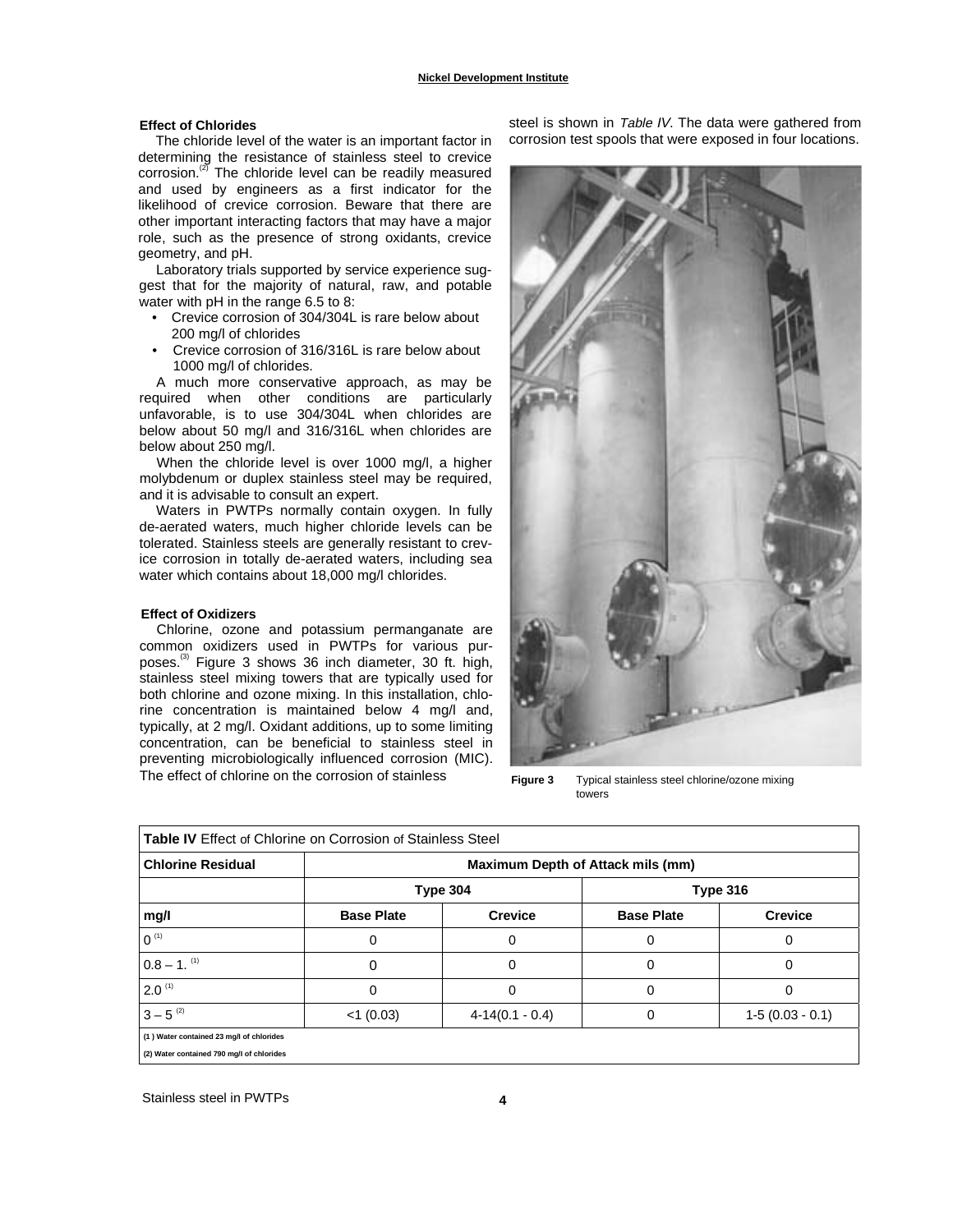

**Figure 4** A section of stainless steel piping in the PWTP in Taunton, Massachusetts where cost savings were realized by using lighter weight stainless steel instead of ductile cast iron.

In each case a baseline exposure in unchlorinated water was made for comparison.

These data indicate that in the 3-5 mg/l residual chlorine range, Type 304L becomes vulnerable to crevice corrosion. Type 316L can be expected to be more resistant to crevice corrosion in the 3-5 mg/l range of residual chlorine. Since residual chlorine may be up to 1.8 mg/l in finished water at the PWTP in order to meet the 0.2 mg/l minimum at point of use, Type 304L is an excellent material to use for finished water and distribution systems.

Stainless steel can tolerate considerably higher levels of chlorine for short time periods. The AWWA C653 disinfection treatment of 25 mg/l of chlorine for 24 hours is standard practice and there have been no reported problems.

The section immediately downstream of chlorine injection requires special attention. The critical section length is 10 times the diameter of the pipe. The concentration of chlorine injected is higher than stainless steel normally tolerates unless there is extremely rapid mixing. Alternate materials for this section are the Ni-Cr-Mo alloys, the 6% Mo super austenitic stainless steels and the 25% chromium super duplex stainless steels.

Chlorine, but not ozone, has another important effect. In the moist vapors just above the water line, chlorine concentrations may reach concentrations that stain and even pit Types 304, 304L, 316 and 316L stainless steel. This is more of a cosmetic problem than structural. One

allowed to stand and stagnate overtime. $4$ 

- In at least three PWTPs, the hydrostatic test water was not promptly drained; the probable cause of MIC attack at the circumferential welds where the heat tint oxide was present. Longitudinal welds had been pickled and were resistant to MIC.
- One plant has also reported corrosion in a longitudinal weld of a horizontal run of stainless steel where finish water stood stagnant for long periods.

Stagnant water conditions can be avoided by draining promptly after hydrostatic testing, provided horizontal runs have been sloped for drainage. Dead legs should be eliminated through design. Sections that must be placed on stand-by can either be drained or the water can be circulated periodically. There is evidence that it takes at least 30 days for MIC to develop and initiate corrosion. Consequently, raw water systems should be circulated at least weekly to avoid stagnant conditions which could contribute to MIC in the weld heat tint oxide area.

#### **Design**

The use of stainless steel piping rather than ductile cast iron can yield the important advantages of thinner wall, lower weight, and fewer field connections - all of which reduce installation labor. Figure 4 shows a section of the Taunton, Massachusetts PWTP where the use of stainless steel piping rather than the heavier DCI saved

long exposure, the staining is followed by shallow pitting over the entire exposed surface. Vapor-side staining and pitting attack have been reported in several PWTPs where pipe galleries were not well ventilated near the chlorine injection area.

water district has been using stainless steel structurals in clearwells since the late 1950s and has not encountered the need for replacements. With

## **Microbiologically Influenced Corrosion (MIC)**

Potable waters are disinfected to kill pathogens and control bacteria. However, there are instances where MIC probably occured in both raw water and process lines in PWTPs, especially where water has been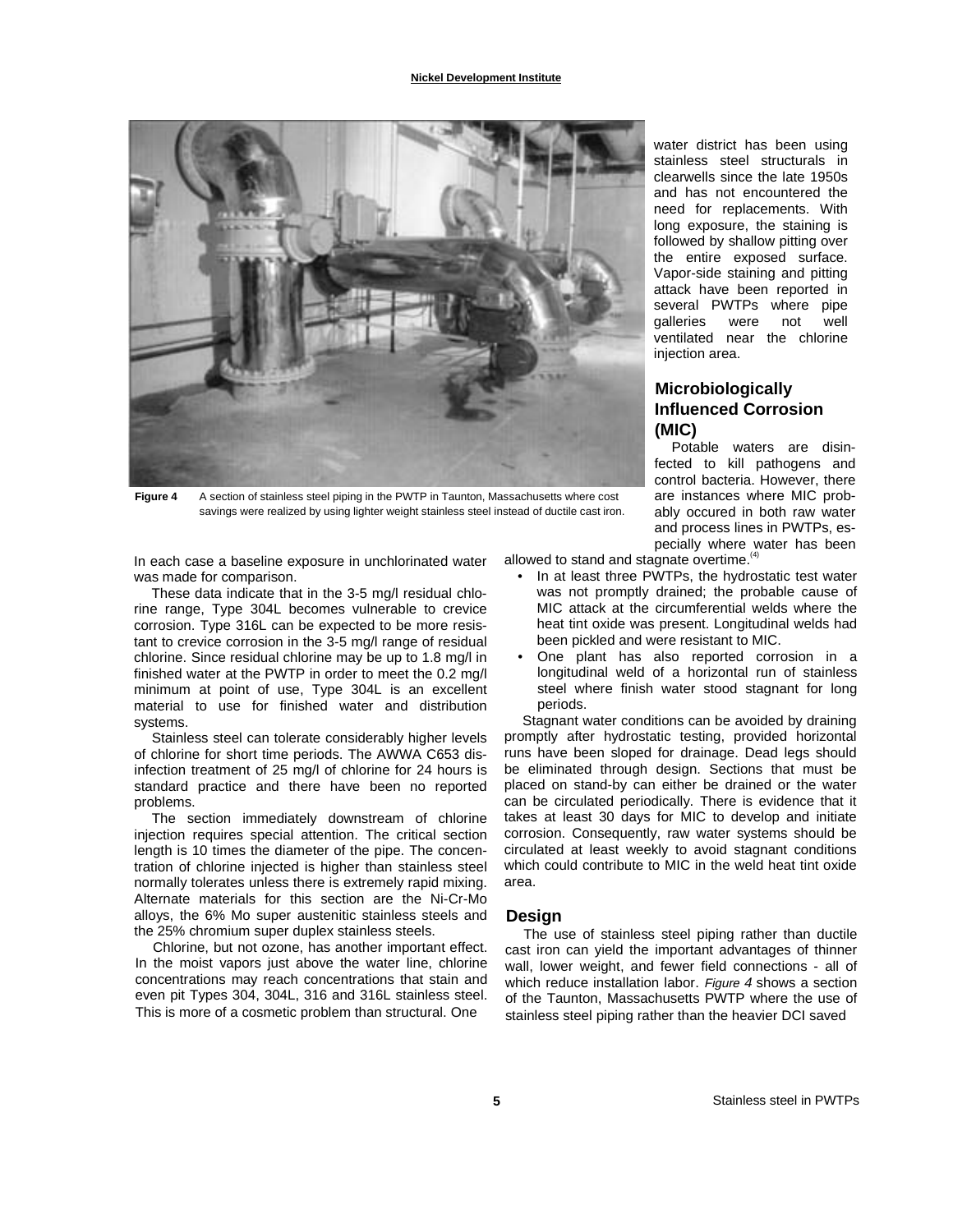\$50,000 (US). A summary of design guidelines is shown in Table V.

#### **Fabrication of Piping Systems**

Quality workmanship during the fabrication, erection, and field welding is essential for optimum service. Utilizing reputable organizations with experience in stainless steel fabrication will greatly minimize the likelihood of corrosion problems.

All PWTP circumferential pipe welds that are welded only from the OD should be made using the gas tungsten arc welding (GTAW) or TIG process for the root pass along with an internal inert gas purge to exclude Figure 5 oxygen in the weld root area.

Heat tint oxide in the weld heat-affected zone is one of the major contributors to under-deposit corrosion and microbiologically influenced corrosion in potable water treatment systems. The heat tint oxide can vary in color and thickness ranging from a thin, light, or straw-colored oxide to a dark, (black) oxide of appreciable thickness. The heavier the oxide, the more likely that it will contribute to the initiation of corrosion.

Heat tint oxide alone will not initiate corrosion in potable water. An abnormal condition in the environment is also necessary. Stagnant water left in the system for 30 days or more has initiated MIC at welds with heat tint oxide. The black Fe-Mn deposit that forms in the section

## **Table V Guidelines for the Design of Stainless Steel PWTP Piping Systems**

#### Mechanical Features

- Slope the horizontal lines so that they will completely drain, including the low points between supports.
- Provide access for inspection and flushing out of sediment, debris and deposits in the raw water piping.
- Use eccentric reducers where appropriate to facilitate draining.

Velocity-Avoid stagnant conditions and dead legs.

- Normal good design flow rates minimize the opportunity for bacteria to build biomounds and initiate MIC.
- Minimum flow rates to reduce possible sediment accumulation and corrosion are: 3 ft/s (1 m/s) for raw water with sediment, 1.5-3 ft/s (0.5-0.6 m/s) for finished water where the sediment is less likely.



**Figure 5** Rust on welds from wire brushing with carbon steel wire brush.

between the point of chlorine or permanganate injection and the filters has also initiated localized corrosion at welds with heat tint oxide. Base metal and welds that were cleaned of heat tint oxide were resistant.

Practical actions to remove or eliminate weld heat tint oxide differ according to pipe size.

- 1. 24 in. diameter and larger pipe: Pipe sizes 24 in. and larger are accessible for internal conditioning. Remove heat tint oxide by pickling the interior weld surfaces, by grinding with an abrasive tool such as a rotating silicon carbide-impregnated fiber brush, or by electropolishing with a hand-held electropolishing probe.
- 2. 3 in. diameter and smaller pipe: Remove heat tint oxide by pickling the pipe assembly or by using mechanical joints. Alternately, assurance of heat-tint-free welds usually requires automatic orbital welding with very precisely machined joint preparations.
- 3. Pipe sizes greater than 3 in. and less than 24 in. diameter: The piping fabricator should be required to remove or prevent the formation of heat tint oxide using one of the following options best-suited for the particular assembly.
	- Limit assembly length to accommodate pickling the unit or placing welds so they are accessible for internal grinding.
	- Prevent any significant heat tint oxide formation through very precise weld joint preparation and careful internal purging procedures. Automatic orbital welds can be made free of heat tint. The fabricator should be required to demonstrate the ability to make heat-tint-free welds.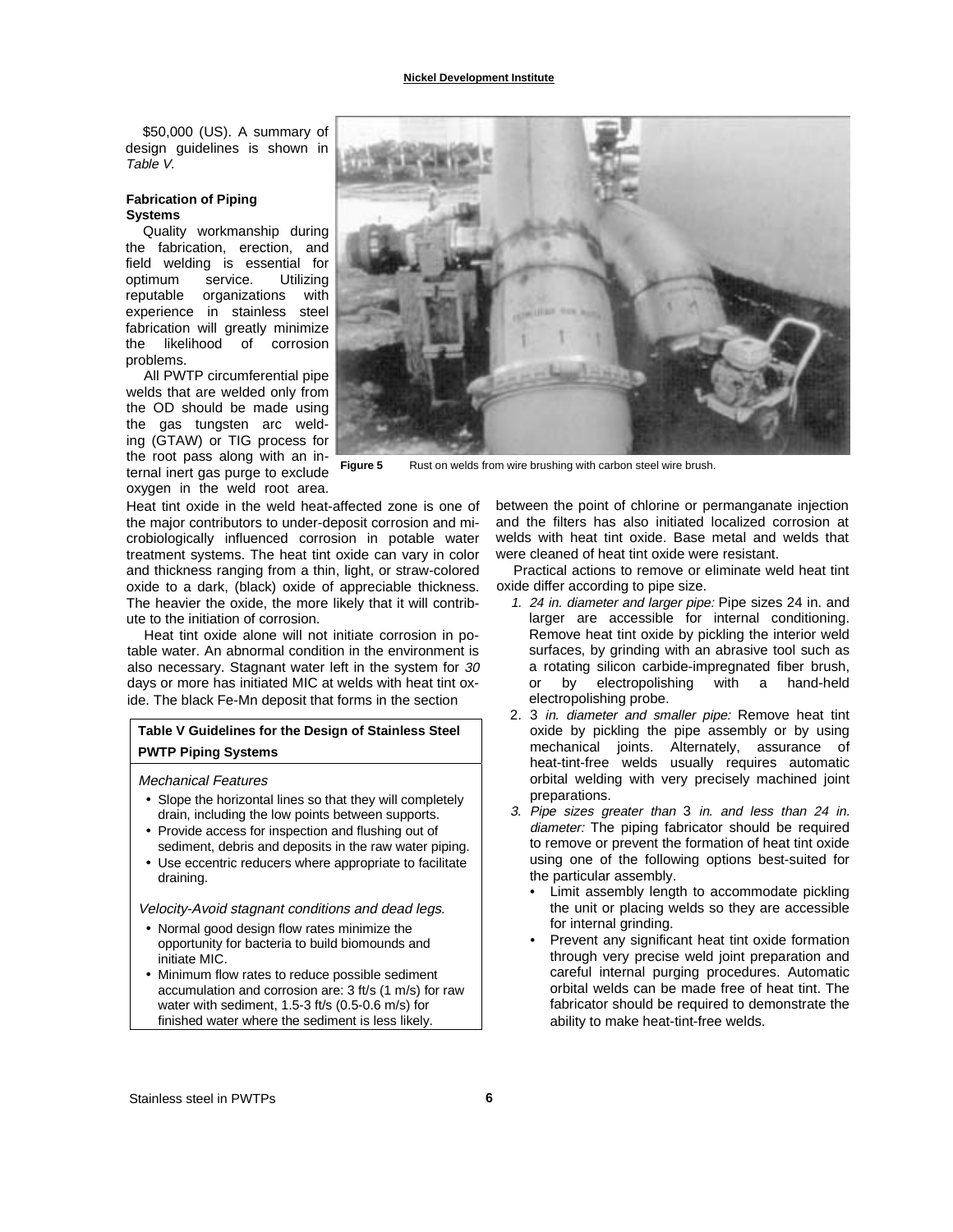• Use mechanical connections on joints where heat tint oxide removal is not practical.

Other minimum fabrication requirements should include the following:

- Proof of acceptable welding procedure specifications for the work to be performed and verified welder performance qualifications. The engineer and/or customer should review and verify both. Suggested guides are ASME Section IX and AWS B2.1.
- Require full penetration welds, free of cracks, overlaps and cold laps.
- Limit misalignment for manual welds to 1/16 in. (1.6 mm) or half the wall thickness, whichever is less. Automatic orbital welding procedures are usually more restrictive on misalignment.
- Limit on weld reinforcement and concave root (11/16 in. [1.6 mm]), or to agreed-upon limits.
- Limit on undercut, e.g. 1/32 in. (0.8 mm) or 10% of base metal thickness, whichever is less.
- Provide for secure end closures and leave in place until final assembly.
- Provide for prompt and complete drainage of the piping systems after hydrostatic testing.

#### **Post-Fabrication Cleaning**

Embedded free iron on stainless steel surfaces causes rust marks to form and in some instances provides the sites for the initiation of corrosion.<sup>(5)</sup> Figure 5 shows the development of rust at a weld brushed with a carbon steel wire brush; only stainless steel wire brushes should be used. Nitric acid and other "passivation" treatments described in ASTM A380 are not fully effective in removing iron and other surface defects. Pickling with nitric-hydrofluoric acid removes free iron and a thin surface layer of metal that may contain surface defects; the metal surface is then passive and in the most corrosion-resistant state. If a nitric-hydrofluoric acid pickle is not practical, the free iron can be removed mechanically. Acceptable methods include the use of medium to fine-grit abrasives such as clean flapper wheels, flexible disks, or blasting with clean abrasives such as glass beads, garnet, or walnut shells. Free iron and heat tint oxide can also be removed by a hand-held electropolishing probe.

The water wetting and drying procedure described in ASTM A380 is a very effective test to check for the removal of free iron. The procedure calls for wetting the surface with distilled or deionized water or fresh water followed by drying. After the wet-dry cycles, the surface should show no evidence of rust stains or other corrosion products. The ferroxyl test for free iron described in A380 is even more sensitive but may not be acceptable for use in potable water systems.

#### **Operations and Maintenance**

Failure to drain promptly after hydrostatic testing or allowing water to remain stagnant in piping or tanks for extended periods of time has led to MIC. In stagnant water, bacteria have an opportunity to develop biomounds and multiply, leading in some instances to MIC at welds where there is heat tint oxide. Over 90% of the reported instances of MIC occur in the vicinity of welds. There are occasional reports of MIC on bare metal away from welds, but these occurrences seem to be in severe MIC environments. The following actions avoid MIC even when heat tint oxide is present.

- Drain promptly and blow dry after hydrostatic testing or when the system is placed in extended standby. Alternately, circulate water if draining is not possible.
- Place in service within a few days after hydrostatic testing and provide for prompt draining should the system be placed in standby at some future date.
- Slope horizontal runs sufficiently so they will drain without leaving water between support points.

Other guides for the operation and maintenance of stain less steel piping systems includes the following practices:

- Establish a schedule to flush out sediment and debris on horizontal runs of raw water piping.
- During downtime, drain completely and dry or, alternately, circulate water for one hour daily.
- For the initial disinfecting treatment, dissolve calcium hypochlorite granules before introducing them into or onto the surface of stainless steel piping. Calcium hypochlorite granules dissolve slowly and have created a severe micropitting environment when resting on stainless steel.
- Provide proper ventilation to clear chlorine from all enclosed spaces.